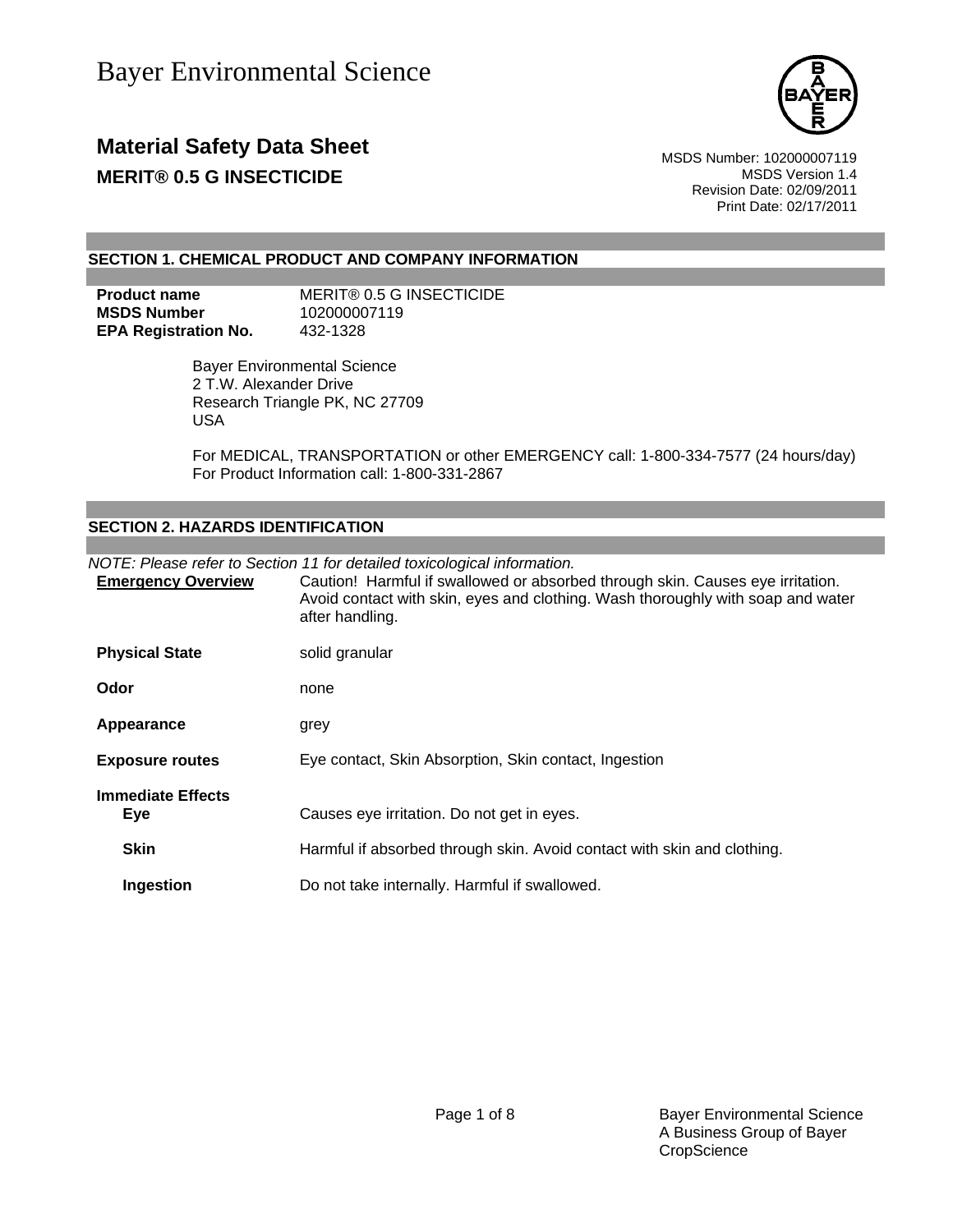

## **Material Safety Data Sheet**<br>MERIT® 0.5 G INSECTICIDE<br>MSDS Version 1.4 **MERIT® 0.5 G INSECTICIDE**

| <b>Chronic or Delayed</b><br>Long-Term                     | This product is not listed as a carcinogen by ACGIH, NTP, IARC or OSHA.<br>However, it may contain crystalline silica (quartz), a substance which has been<br>listed as a carcinogen by ACGIH, NTP and IARC. Crystalline silica is a naturally-<br>occurring mineral component of many sands and clays. Although the<br>carcinogenic potential of crystalline silica in humans is controversial, it must be<br>considered if it is inhaled under excessive exposure conditions. The respirable<br>portion of the silica that may be contained in this product, however, is small,<br>such that inhalation exposure during anticipated conditions of use is minimal.<br>This product or its components may have target organ effects. |
|------------------------------------------------------------|--------------------------------------------------------------------------------------------------------------------------------------------------------------------------------------------------------------------------------------------------------------------------------------------------------------------------------------------------------------------------------------------------------------------------------------------------------------------------------------------------------------------------------------------------------------------------------------------------------------------------------------------------------------------------------------------------------------------------------------|
| <b>Medical Conditions</b><br><b>Aggravated by Exposure</b> | No specific medical conditions are known which may be aggravated by exposure<br>to this product. As with all materials which can cause upper respiratory tract<br>irritation, persons with a history of asthma, emphysema, or hyperreactive<br>airways disease may be more susceptible to overexposure. Pulmonary and<br>respiratory diseases may be aggravated by exposure to respirable crystalline<br>silica.                                                                                                                                                                                                                                                                                                                     |
| <b>Potential Environmental</b><br><b>Effect</b>            | Highly toxic to aquatic invertebrates.                                                                                                                                                                                                                                                                                                                                                                                                                                                                                                                                                                                                                                                                                               |

### **SECTION 3. COMPOSITION/INFORMATION ON INGREDIENTS**

| <b>Hazardous Component Name</b> | CAS-No.     | <b>Average % by Weight</b> |
|---------------------------------|-------------|----------------------------|
| Imidacloprid                    | 138261-41-3 | 0.50                       |
| Quartz (Silica, Crystalline)    | 14808-60-7  | 3.82                       |

### **SECTION 4. FIRST AID MEASURES**

| General           | When possible, have the product container or label with you when calling a<br>poison control center or doctor or going for treatment.                                                                                                                                                                  |
|-------------------|--------------------------------------------------------------------------------------------------------------------------------------------------------------------------------------------------------------------------------------------------------------------------------------------------------|
| Eye               | Hold eye open and rinse slowly and gently with water for 15-20 minutes.<br>Remove contact lenses, if present, after the first 5 minutes, then continue rinsing<br>eye. Call a physician or poison control center immediately.                                                                          |
| <b>Skin</b>       | Take off contaminated clothing and shoes immediately. Wash off immediately<br>with plenty of water for at least 15 minutes. Call a physician or poison control<br>center immediately.                                                                                                                  |
| Ingestion         | Call a physician or poison control center immediately. Rinse out mouth and give<br>water in small sips to drink. DO NOT induce vomiting unless directed to do so by<br>a physician or poison control center. Never give anything by mouth to an<br>unconscious person. Do not leave victim unattended. |
| <b>Inhalation</b> | Move to fresh air. If person is not breathing, call 911 or an ambulance, then give<br>artificial respiration, preferably mouth-to-mouth if possible. Call a physician or                                                                                                                               |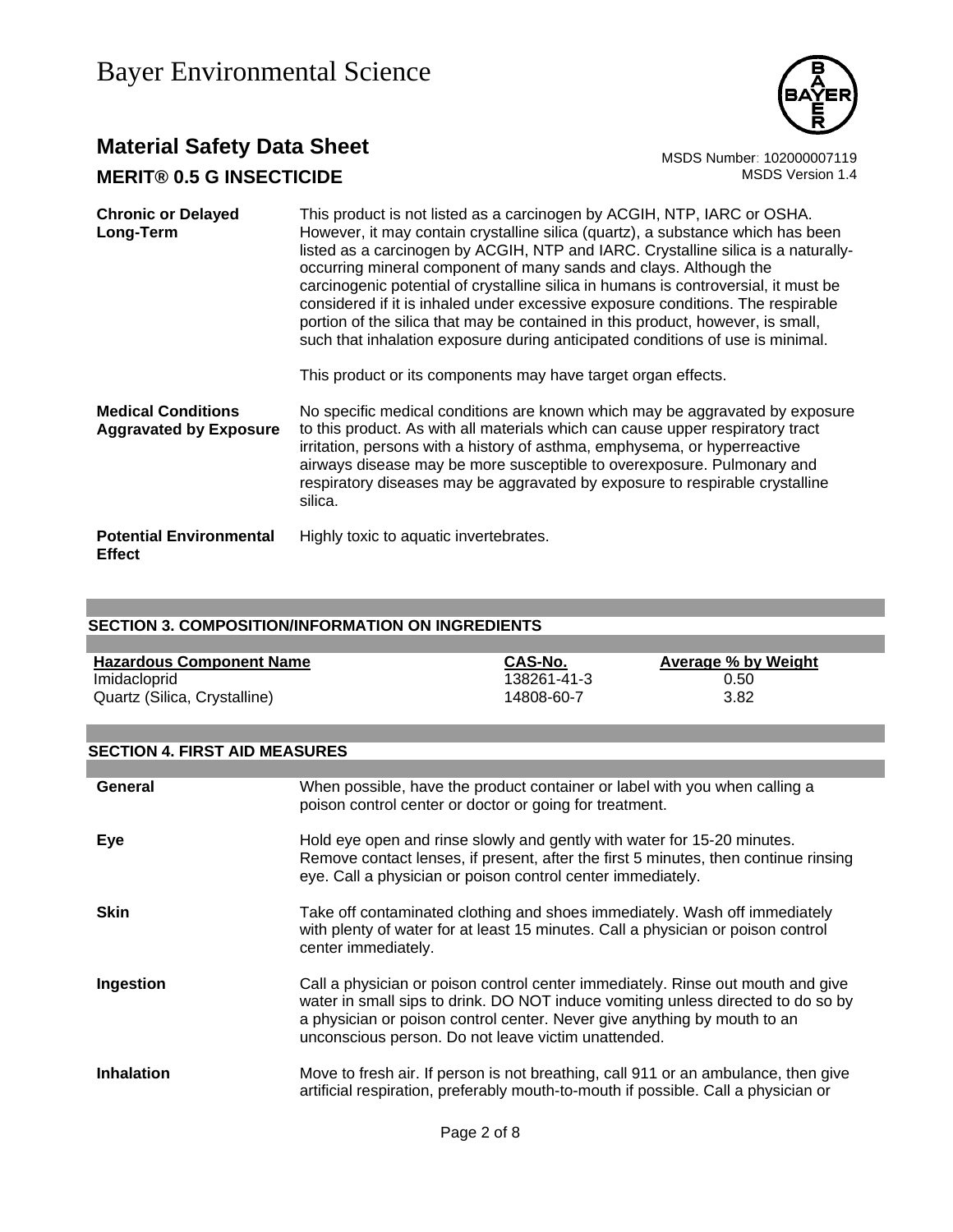

## **Material Safety Data Sheet**<br>MSDS Number: 102000007119<br>MSDS Version 1.4 **MERIT® 0.5 G INSECTICIDE**

poison control center immediately.

**Notes to physician**

Appropriate supportive and symptomatic treatment as indicated by the patient's condition is recommended. There is no specific antidote.

| <b>SECTION 5. FIRE FIGHTING MEASURES</b>    |                                                                                                                                                                                              |  |  |  |
|---------------------------------------------|----------------------------------------------------------------------------------------------------------------------------------------------------------------------------------------------|--|--|--|
|                                             |                                                                                                                                                                                              |  |  |  |
| <b>Flash point</b>                          | not applicable                                                                                                                                                                               |  |  |  |
| Suitable extinguishing<br>media             | Water, Carbon dioxide (CO2), Dry chemical, Foam                                                                                                                                              |  |  |  |
| <b>Fire Fighting</b><br><b>Instructions</b> | Keep out of smoke. Fight fire from upwind position. Cool closed containers<br>exposed to fire with water spray. Do not allow run-off from fire fighting to enter<br>drains or water courses. |  |  |  |
|                                             | Firefighters should wear NIOSH approved self-contained breathing apparatus<br>and full protective clothing.                                                                                  |  |  |  |

### **SECTION 6. ACCIDENTAL RELEASE MEASURES**

| <b>Personal precautions</b> | Keep unauthorized people away. Isolate hazard area. Avoid contact with spilled<br>product or contaminated surfaces.                                                                               |
|-----------------------------|---------------------------------------------------------------------------------------------------------------------------------------------------------------------------------------------------|
| Methods for cleaning up     | Avoid dust formation. Sweep up or vacuum up spillage and collect in suitable<br>container for disposal. Clean contaminated floors and objects thoroughly,<br>observing environmental regulations. |
| <b>Additional advice</b>    | Use personal protective equipment. Do not allow to enter soil, waterways or<br>waste water canal.                                                                                                 |

### **SECTION 7. HANDLING AND STORAGE**

| <b>Handling procedures</b> | Handle and open container in a manner as to prevent spillage. Maintain<br>exposure levels below the exposure limit through the use of general and local<br>exhaust ventilation.                                                                                 |
|----------------------------|-----------------------------------------------------------------------------------------------------------------------------------------------------------------------------------------------------------------------------------------------------------------|
| <b>Storing Procedures</b>  | Store in a cool, dry place and in such a manner as to prevent cross<br>contamination with other crop protection products, fertilizers, food, and feed.<br>Store in original container and out of the reach of children, preferably in a locked<br>storage area. |
|                            | The 30-day storage temperature average must not exceed the recommended<br>maximum.                                                                                                                                                                              |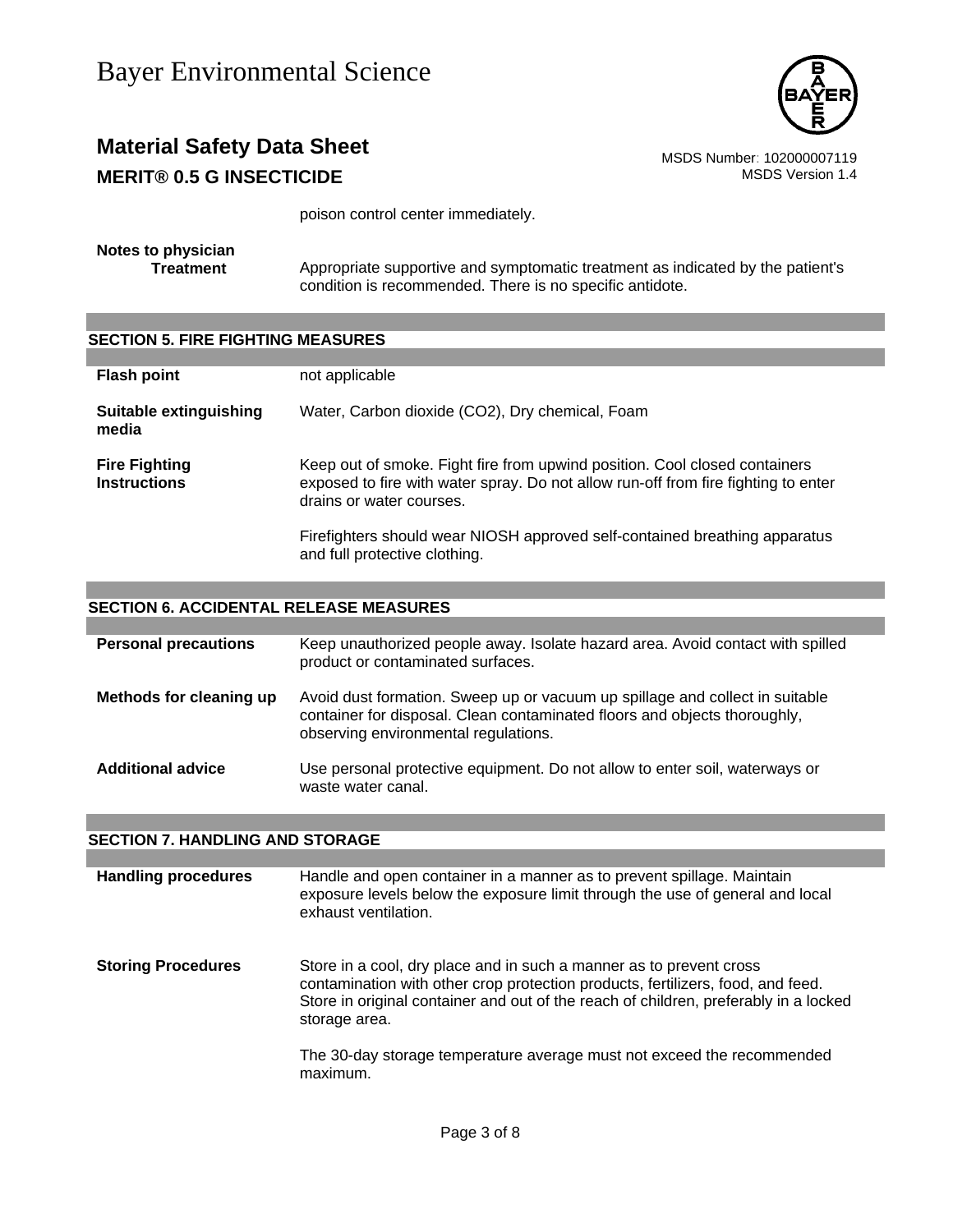

## **Material Safety Data Sheet** MSDS Number: 102000007119 **MERIT® 0.5 G INSECTICIDE MERIT® 0.5 G** INSECTICIDE

| Work/Hygienic<br><b>Procedures</b>            | Wash hands thoroughly with soap and water after handling and before eating,<br>drinking, chewing gum, using tobacco, using the toilet or applying cosmetics.                                |  |  |
|-----------------------------------------------|---------------------------------------------------------------------------------------------------------------------------------------------------------------------------------------------|--|--|
|                                               | Remove soiled clothing immediately and clean thoroughly before using again.<br>Wash thoroughly and put on clean clothing.                                                                   |  |  |
|                                               | Remove Personal Protective Equipment (PPE) immediately after handling this<br>product. Before removing gloves clean them with soap and water. Wash<br>thoroughly and put on clean clothing. |  |  |
| <b>Min/Max Storage</b><br><b>Temperatures</b> | Recommended maximum transport/storage temperature: 38 °C / 100 °F                                                                                                                           |  |  |

### **SECTION 8. EXPOSURE CONTROLS / PERSONAL PROTECTION**

| <b>General Protection</b> | Follow manufacturer's instructions for cleaning/maintaining PPE. If no such   |  |  |  |
|---------------------------|-------------------------------------------------------------------------------|--|--|--|
|                           | instructions for washables, use detergent and warm/tepid water. Keep and wash |  |  |  |
|                           | PPE separately from other laundry.                                            |  |  |  |

Train employees in safe use of the product. Follow all label instructions.

- **Eye/Face Protection** Tightly fitting safety goggles
- **Hand protection** Chemical resistant nitrile rubber gloves
- **Body Protection** Wear long-sleeved shirt and long pants and shoes plus socks.
- **Respiratory protection** When respirators are required, select NIOSH approved equipment based on actual or potential airborne concentrations and in accordance with the appropriate regulatory standards and/or industry recommendations.

### **Exposure Limits**

| $0.025$ mg/m3                 | TWA            | <b>ACGIH</b>   | 14808-60-7 | Quartz (Silica,<br>Crystalline) |
|-------------------------------|----------------|----------------|------------|---------------------------------|
| $0.05$ mg/m $3$               | <b>REL</b>     | <b>NIOSH</b>   |            |                                 |
| $0.1 \text{ mg/m}$ 3          | <b>TWA</b>     | OSHA Z1A       |            |                                 |
| 2.4 millions of particles per | <b>TWA</b>     | Z <sub>3</sub> |            |                                 |
| cubic foot of air             |                |                |            |                                 |
| $0.1 \text{ mg/m}$ 3          | <b>TWA</b>     | Z3             |            |                                 |
| $0.3$ mg/m $3$                | <b>TWA</b>     | Z <sub>3</sub> |            |                                 |
| $0.1 \text{ mg/m}$ 3          | <b>TWA PEL</b> | US CA OEL      |            |                                 |
| $0.3 \text{ mg/m}$ 3          | TWA PEL        | US CA OEL      |            |                                 |
| 1 $\mu$ g/m3                  | ST ESL         | TX ESL         |            |                                 |
| 1 $\mu$ g/m3                  | ST ESL         | TX ESL         |            |                                 |
| $0.1 \text{ ug/m}3$           | AN ESL         | TX ESL         |            |                                 |
| $0.1 \text{ ug/m}3$           | AN ESL         | TX ESL         |            |                                 |
| 10 $\mu$ g/m $3$              | ST ESL         | TX ESL         |            |                                 |
|                               |                |                |            |                                 |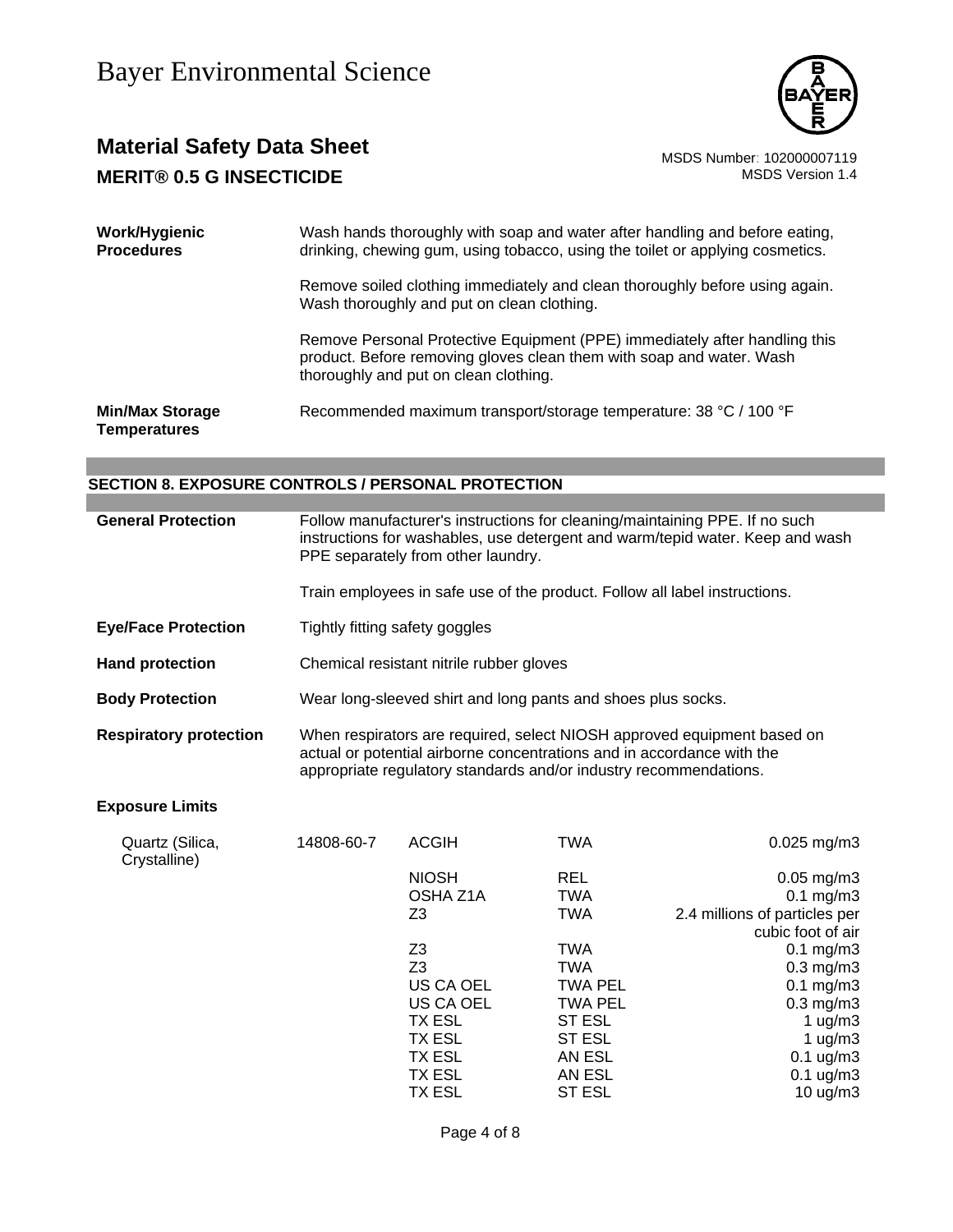

## **Material Safety Data Sheet** MSDS Number: 102000007119 **MERIT® 0.5 G INSECTICIDE MERIT® 0.5 G** INSECTICIDE

|              |             | TX ESL        | AN ESL | 1 $\mu$ g/m $3$        |
|--------------|-------------|---------------|--------|------------------------|
|              |             |               | TWA    | $0.1 \,\mathrm{mg/m3}$ |
| Imidacloprid | 138261-41-3 | OES BCS*      | TWA    | $0.7 \text{ mg/m}$ 3   |
|              |             | TX ESL        | ST ESL | 50 $\mu$ g/m3          |
|              |             | <b>TX ESL</b> | AN ESL | $5 \text{ uq/m}$ 3     |

\*OES BCS: Internal Bayer CropScience "Occupational Exposure Standard"

|                         | <b>SECTION 9. PHYSICAL AND CHEMICAL PROPERTIES</b>                         |  |  |  |
|-------------------------|----------------------------------------------------------------------------|--|--|--|
| Appearance              | grey                                                                       |  |  |  |
| <b>Physical State</b>   | solid granular                                                             |  |  |  |
| Odor                    | none                                                                       |  |  |  |
| <b>Bulk density</b>     | $58 - 64$ lb/ft <sup>3</sup><br>Test every batch ending in "0" and report. |  |  |  |
| <b>Water solubility</b> | insoluble                                                                  |  |  |  |
|                         |                                                                            |  |  |  |

### **SECTION 10. STABILITY AND REACTIVITY**

| <b>Conditions to avoid</b>                        | Heat, flames and sparks.                                                                                        |
|---------------------------------------------------|-----------------------------------------------------------------------------------------------------------------|
| <b>Hazardous</b><br><b>Decomposition Products</b> | Hydrogen chloride (HCI)<br>Hydrogen cyanide (hydrocyanic acid)<br>Carbon dioxide (CO2)<br>nitrogen oxides (NOx) |
| <b>Chemical Stability</b>                         | Stable under recommended storage conditions.                                                                    |

### **SECTION 11. TOXICOLOGICAL INFORMATION**

Only an acute eye irritation study has been performed on this product as formulated. All other acute toxicity data have been bridged from a similar granular formulation containing a higher percentage of the active ingredient, imidacloprid. The non-acute information pertains to the technical-grade active ingredient.

**Acute oral toxicity** male/female combined rat: LD50: > 4,820 mg/kg

**Acute dermal toxicity** male/female combined rabbit: LD50: > 2,000 mg/kg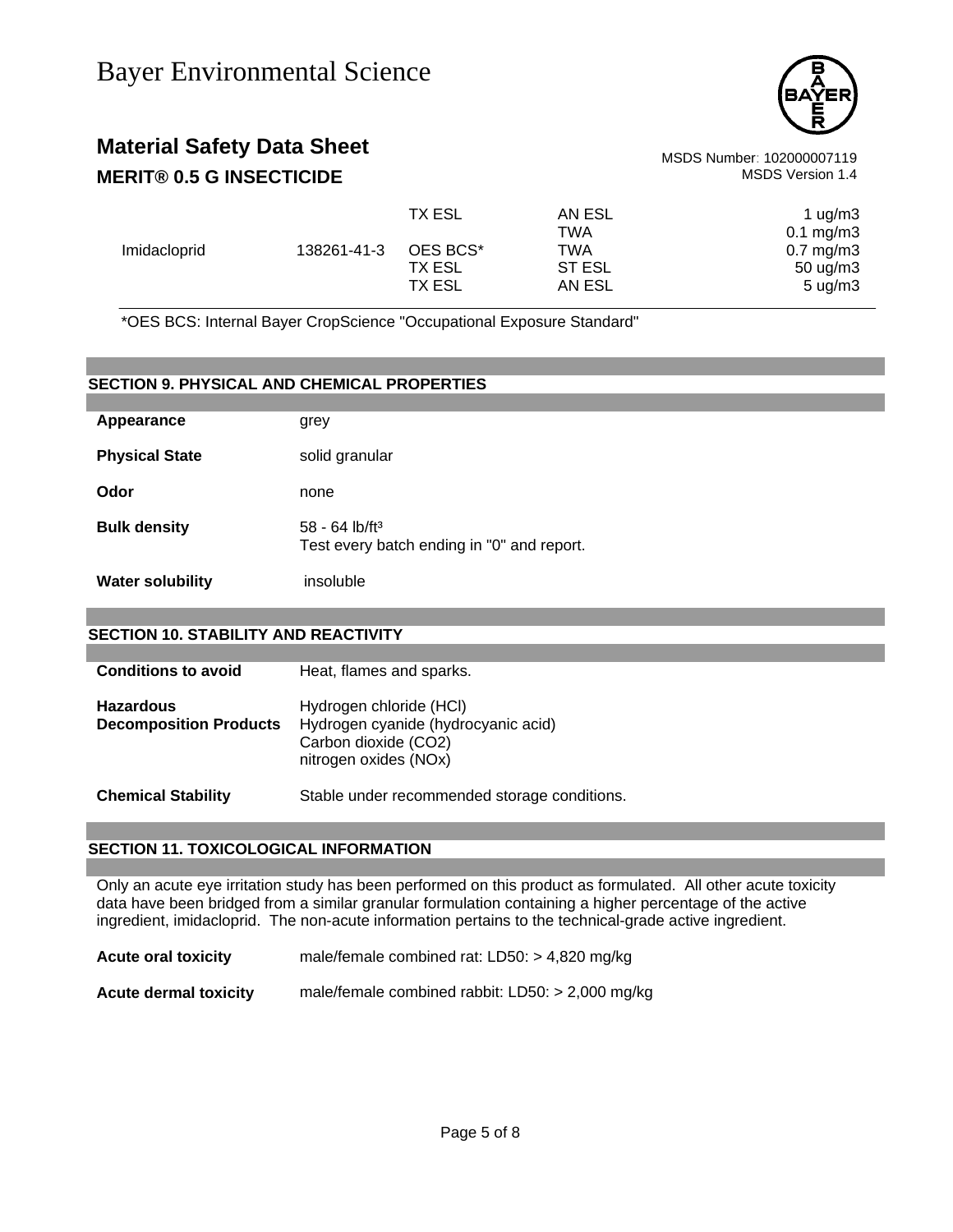

# **Material Safety Data Sheet**<br>MSDS Number: 102000007119<br>MSDS Version 1.4

### **MERIT® 0.5 G INSECTICIDE**

| <b>Acute inhalation toxicity</b> | male/female combined rat: $LCS0:$ > 5.09 mg/l<br>Exposure time: 4 h<br>Determined in the form of dust.<br>(actual)                                   |
|----------------------------------|------------------------------------------------------------------------------------------------------------------------------------------------------|
|                                  | male/female combined rat: $LCS0:$ > 20 mg/l<br>Exposure time: 1 h<br>Determined in the form of dust.<br>Extrapolated from the 4 hr LC50.<br>(actual) |
| Skin irritation                  | rabbit: No skin irritation                                                                                                                           |
| Eye irritation                   | rabbit: Mild eye irritation.                                                                                                                         |
| Sensitisation                    | guinea pig: Non-sensitizing.                                                                                                                         |
| <b>Chronic toxicity</b>          | Imidacloprid did not cause any significant specific adverse effects or target<br>organ toxicity in subchronic toxicity studies.                      |

### **Assessment Carcinogenicity**

Imidacloprid was not carcinogenic in lifetime feeding studies in rats and mice.

| <b>ACGIH</b><br>Quartz (Silica, Crystalline)<br><b>NTP</b><br>None.<br><b>IARC</b><br>Quartz (Silica, Crystalline) |                                                                                                                                                                                                                    | 14808-60-7<br>14808-60-7 | Group A2<br>Overall evaluation: 1                                               |
|--------------------------------------------------------------------------------------------------------------------|--------------------------------------------------------------------------------------------------------------------------------------------------------------------------------------------------------------------|--------------------------|---------------------------------------------------------------------------------|
| <b>OSHA</b><br>None.                                                                                               |                                                                                                                                                                                                                    |                          |                                                                                 |
| <b>Reproductive toxicity</b>                                                                                       |                                                                                                                                                                                                                    |                          | Imidacloprid was not a reproductive toxicant in a two-generation study in rats. |
| <b>Developmental Toxicity</b>                                                                                      | Imidacloprid was not a developmental toxicant in rats and rabbits.                                                                                                                                                 |                          |                                                                                 |
| <b>Assessment</b><br>neurotoxicity                                                                                 | Imidacloprid showed slight behavioral and activity changes only at the highest<br>dose tested in neurotoxicity studies in rats. There were no correlating<br>morphological changes observed in the neural tissues. |                          |                                                                                 |
| <b>Mutagenicity</b>                                                                                                | evidence in a battery of in vitro and in vivo tests.                                                                                                                                                               |                          | Imidacloprid was not mutagenic or genotoxic based on the overall weight of      |

### **SECTION 12. ECOLOGICAL INFORMATION**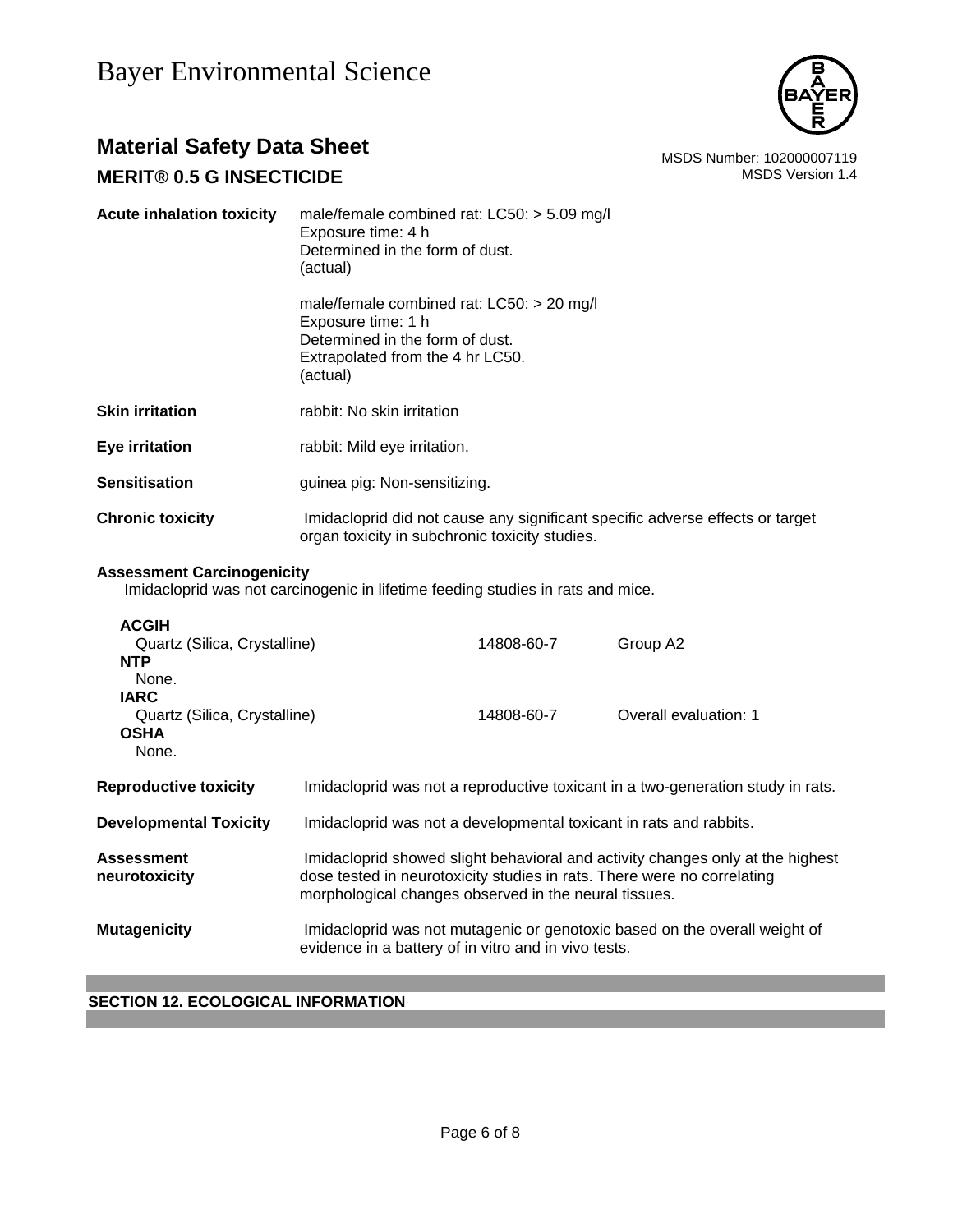

## **Material Safety Data Sheet**<br>MSDS Number: 102000007119<br>MSDS Version 1.4 **MERIT® 0.5 G INSECTICIDE**

**Environmental precautions**  Do not apply directly to water, to areas where surface water is present or to intertidal areas below the mean high water mark. Do not contaminate surface or ground water by cleaning equipment or disposal of wastes, including equipment wash water. Do not allow to get into surface water, drains and ground water.

### **SECTION 13. DISPOSAL CONSIDERATIONS**

| <b>General Disposal</b><br>Guidance | Pesticide, spray mixture or rinse water that cannot be used according to label<br>instructions may be disposed of on site or at an approved waste disposal facility.                                          |
|-------------------------------------|---------------------------------------------------------------------------------------------------------------------------------------------------------------------------------------------------------------|
| <b>Container Disposal</b>           | Rinsed packaging may be acceptable for landfill, otherwise incineration will be<br>required in accordance with local regulations. If burned, stay out of smoke.                                               |
| <b>RCRA</b> Information             | Characterization and proper disposal of this material as a special or hazardous<br>waste is dependent upon Federal, State and local laws and are the user's<br>responsibility. RCRA classification may apply. |

### **SECTION 14. TRANSPORT INFORMATION**

According to national and international transport regulations this material is not classified as dangerous goods / hazardous material.

Freight Classification: INSECTICIDES OR FUNGICIDES, N.O.I., OTHER THAN POISON

### **SECTION 15. REGULATORY INFORMATION**

**EPA Registration No.** 432-1328

### **US Federal Regulations**

**TSCA list**

Quartz (Silica, Crystalline) 14808-60-7

**US. Toxic Substances Control Act (TSCA) Section 12(b) Export Notification (40 CFR 707, Subpt D)** None.

**SARA Title III - Section 302 - Notification and Information**

None.

**SARA Title III - Section 313 - Toxic Chemical Release Reporting**

None.

### **US States Regulatory Reporting**

### **CA Prop65**

This product does not contain any substances known to the State of California to cause cancer.

This product does not contain any substances known to the State of California to cause reproductive harm.

### **US State Right-To-Know Ingredients**